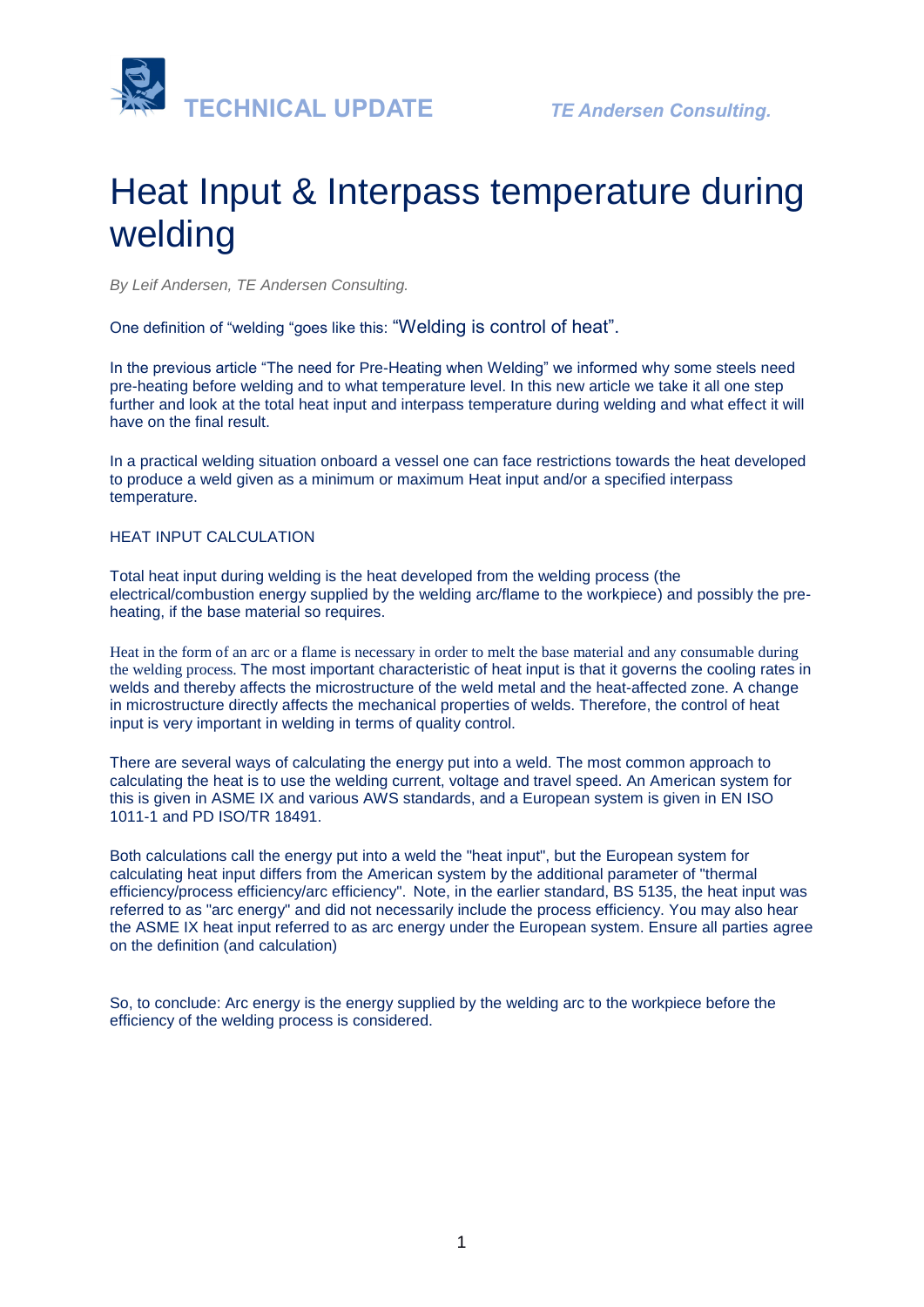

*Arc voltage* \* *Arc current* \* *Thermal efficiency*

*EN Heat input* =

*Travel speed*

*ASME/AWS Heat Input* =

*Arc voltage* \* *Arc current*

*Travel speed*

Heat input is typically given in kJ/mm, so it is necessary to convert the values to standard units, that is: Current (Amps), Voltage (Volts), Travel speed (mm/s) and Thermal efficiency (no units but is sometime referred to as process efficiency *η*)

Those units will give the value of heat input in units of J/mm, so dividing the value by 1000 will give it in units of kJ/mm.

Other possible aspects of the calculation are to use a travel speed in mm/min, which requires multiplying the result by 60 or inch/min, which again requires a 60x multiplication factor and will produce a heat input result of kJ/inch.

The thermal efficiency values for the different processes are given in the table below:

| <b>Welding Process</b>                           | Efficiency factor $n$ |
|--------------------------------------------------|-----------------------|
| Submerged Arc Welding (Under powder)             | 1.0                   |
| Manual Metal Arc Welding (MMA)                   | 0.8                   |
| Cored Wire Welding/Flux Cored Arc Welding (FCAW) | 0.8                   |
| Metal Active Gas (MAG) Metal Inert Gas (MIG)     | 0.8                   |
| Tungsten Inert Gas (TIG)                         | 0.6                   |

Example:

I'm doing Manual Metal Arc Welding (Electrode / stick welding).

My Amperage is 120 Amp, Arc voltage 30 Volt, Welding speed 150mm/min

*Arc voltage* \* *Arc current* \* *Thermal efficiency*

*EN Heat input* =

*Travel speed*

30V \* 120A \* 0.8 *η*

*EN Heat input* =

150mm/min : 60sec

*EN Heat input* = 1152 J/mm : 1000 = 1,15 kJ/mm (28,8 kJ/inch)kJ = kilo Joule is quantity of heat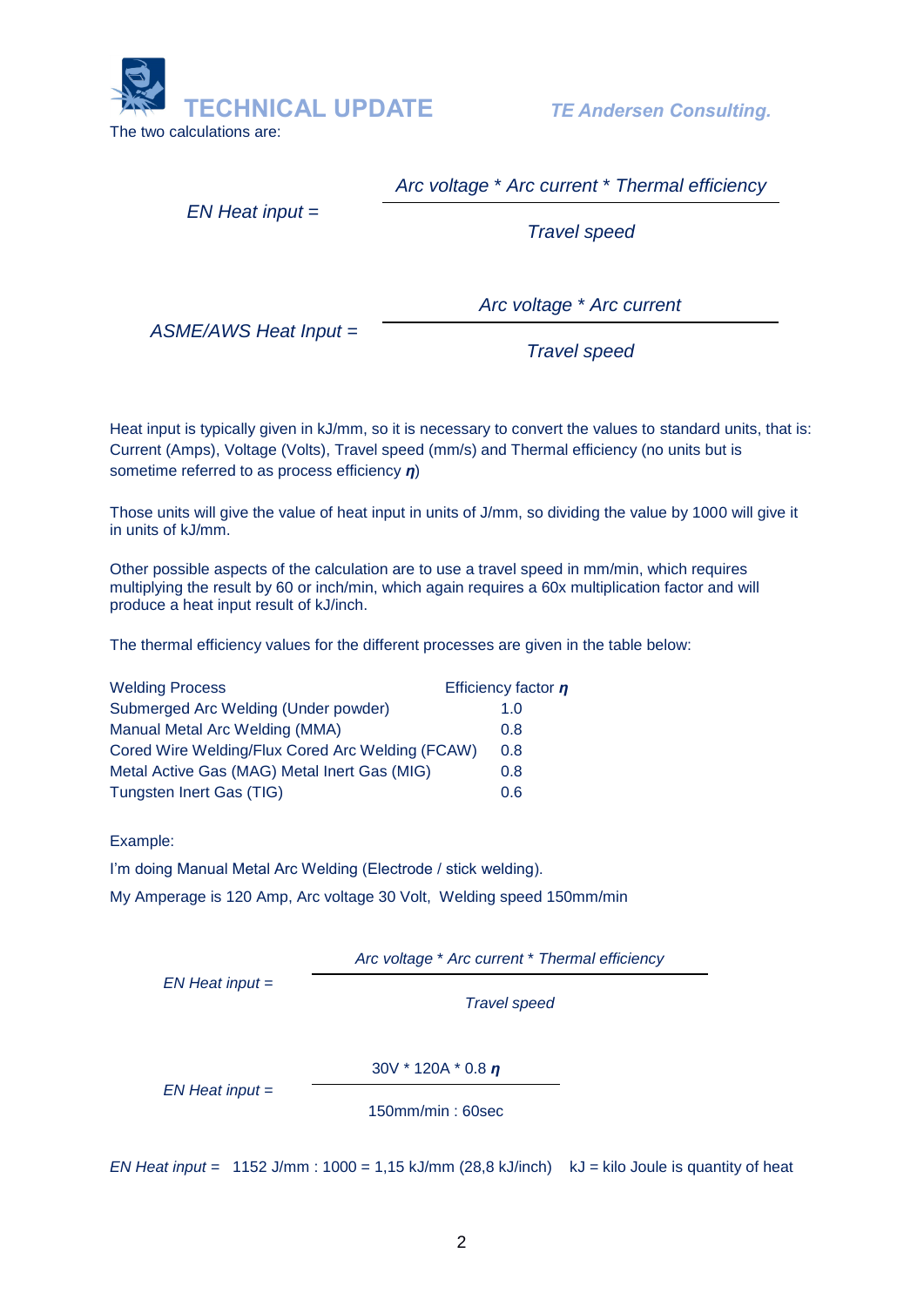

Heat input is mainly influenced by the travel speed that again depend on welding position.

The following are general principles:

- 1. Vertical-up progression tends to give the highest heat input because there is a need to weave to get a suitable profile and the forward travel speed is relatively slow.
- 1. Vertical-down welding tends to give the lowest heat input because of the fast travel speed that can be used.
- 2. Horizontal-vertical welding is a relatively low heat input welding position because the welder cannot weave in this position.
- 3. Overhead welding tends to give low heat input because of the need to use low current and relatively fast travel speed.
- 4. Welding in the flat position (downhand) can be a low or high heat input position because the welder has more flexibility about the travel speed that can be used.



Of the arc welding processes, TIG and MIG/MAG can produce very low heat input.

Typical heat input values for controlled heat input welding will tend to be ~1.0-~3.5kJ/mm.

Cold cracking is a matter of concern only when heat input is less than 3 kJ/mm.

When welding low alloyed steel, the heat input should be approx. 2,5 kJ/mm.

For stainless steel of the 300 series (for example AISI 316L) the heat input should preferably be below 1,5 kJ/mm.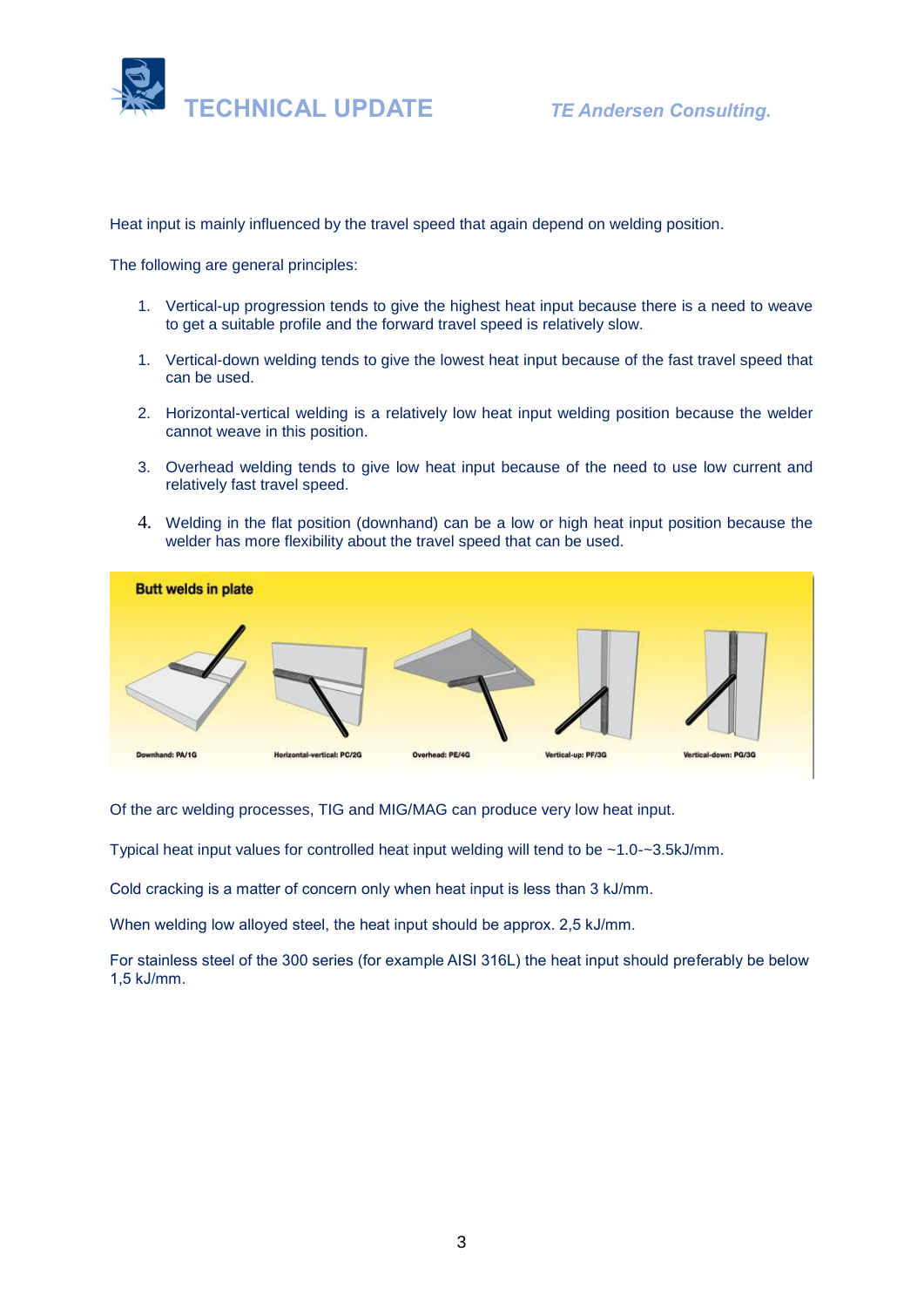

## INTERPASS TEMPERATURE

In multipass welds, the interpass temperature is the temperature of the weld zone between consecutive weld passes. The interpass temperature can be specified as a minimum, a maximum, or both, depending on the material being welded.

# The minimum specified interpass temperature is typically equal to the minimum specified preheating temperature.

The purpose of maintaining the weld temperature above minimum between passes is the same as that for preheating, to reduce or eliminate the risk of cold weld cracking. Apart from specifying a minimum interpass temperature, a maximum interpass temperature is sometimes specified to ensure that adequate weld properties are obtained. In this case, the steel must be below this temperature before welding continues. Minimum interpass Temperature and minimum pre-heat temperature is the same.

#### Maximum Interpass temperature:

For many plain carbon steels, such as A36, with thickness less than 19mm (3/4"), the maximum interpass temperature is not critical. EH36 is a steel typically used for shipbuilding applications and the maximum interpass temperatures shall not exceed 200°C (392°F) for thicknesses up to 40 mm (11/2 in) inclusive, and 230°C (446°F) for greater thicknesses. For steel higher interpass temperatures will generally provide a finer grain structure and improved Charpy V notch toughness transition temperatures. However, when interpass temperatures exceed approximately 260°C (500°F), this trend may be reversed.

#### Where max interpass temperature is most important to keep inside:

Austenitic stainless steel of the 300 series do not harden by heat treatment. This means that no austenite to martensite transformation takes place during cooling from the weld temperature to room temperature. The absence of martensite transformation removes the need for preheating and controlling minimum interpass temperature, since there is no risk of cold cracking. It is important, however, to define and keep below the maximum interpass temperature in order to avoid the loss in corrosion resistance (sensitization).

Maximum interpass temperature for Austenitic stainless steel of the 300 series (for example AISI 316 L) and nickel-base alloys should therefore be kept at max 150°C (300°F). Weld temperature between passes should be controlled so as not to exceed this temperature, in order to retain the corrosion resistance of the stainless steel.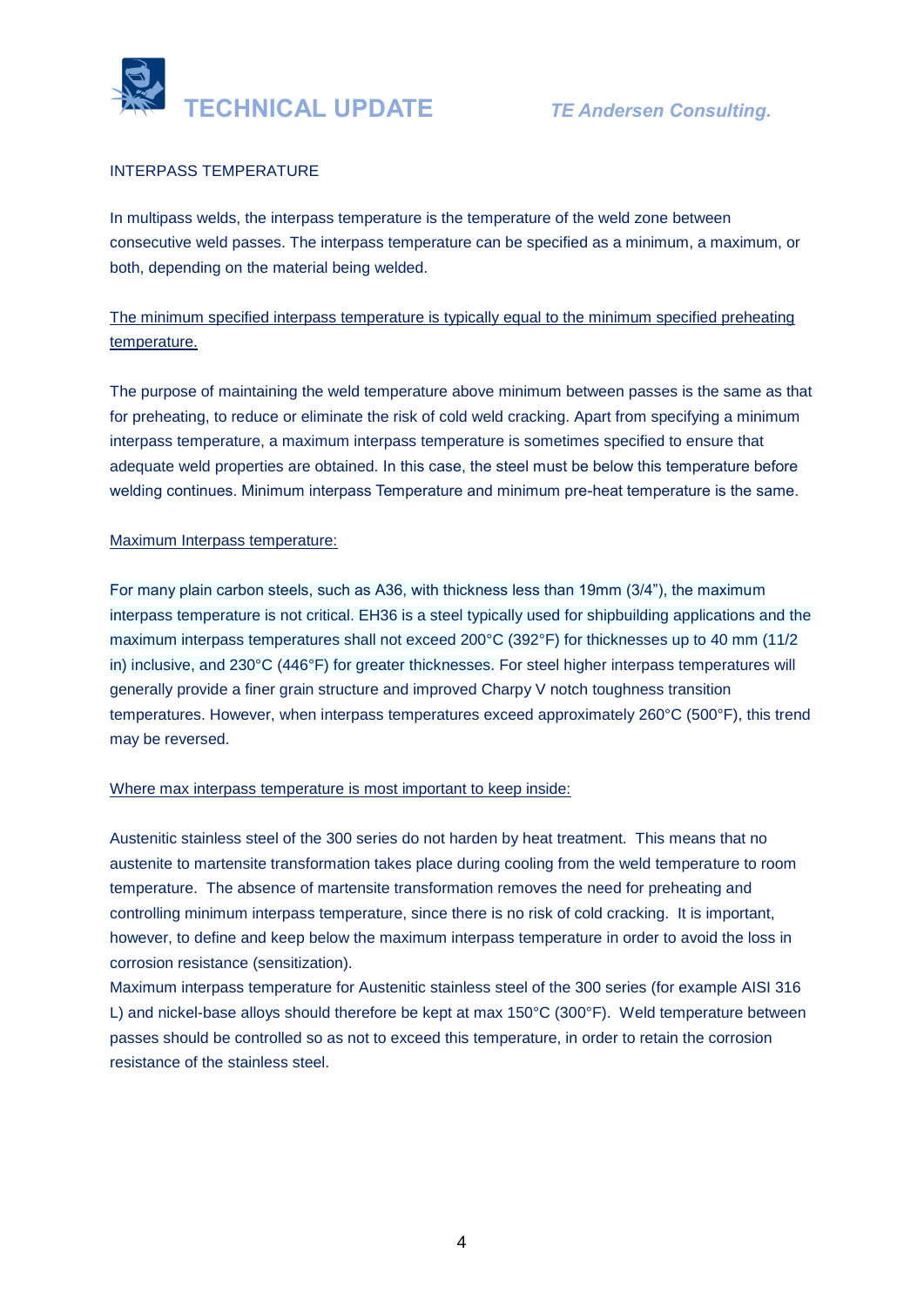

Controlling max interpass temperature not exceeding 150°C (300°F) is also important in quenched and tempered (Q & T) steels.

This temperature limit should also be observed for the 13% Manganese steel. Exceeding maximum interpass temperature in these steels can have adverse effects on strength, toughness and fracture toughness.

For Aluminium alloys in general in order to prevent hot cracks keep interpass temperature at 70°C (158°F).

For aluminium alloy 5XXX, maximum interpass temperature 65°C (150°F) to avoid cracks.

Aluminum alloys with 3.5 - 5.5 Mg do not exceed 120°C (248°F) in order to prevent cracking.

There are a number of copper alloys. Here are listed the interpass temperature for the most common alloys:

Copper-Zinc alloys (Brass): 260 to 370 °C (500 to 698°F)

Copper-Tin alloys (Phosphor Bronzes): Not to exceed 200°C (392°F)

Copper-Nickel alloys: Maintain below 65°C (149°F)

Aluminium-Bronze: Should be limited to 150°C (300°F)

#### CONTROL AND MEASURING INTERPASS TEMPERATURE

Accepted method of controlling the interpass temperature is to use two temperature indicating crayons.

A surface applied temperature indicating crayon (often referred to by the trade name Tempilstik) melts when the material to which it is applied reaches the crayon's melting temperature.

The crayons are available in a variety of melting temperatures, and each individual crayon is labelled with its approximate melting point.

One temperature indicating crayon is used to measure the minimum specified interpass temperature, while the second is a higher temperature crayon used to measure the maximum specified interpass temperature (if required).

If pre-heating is required the welder first heats the joint to be welded and checks the base metal temperature at the code-designated location by marking the base metal with the first temperature indicating crayon.

When the minimum specified preheat temperature is reached (when the first crayon mark melts), the first welding pass can commence.